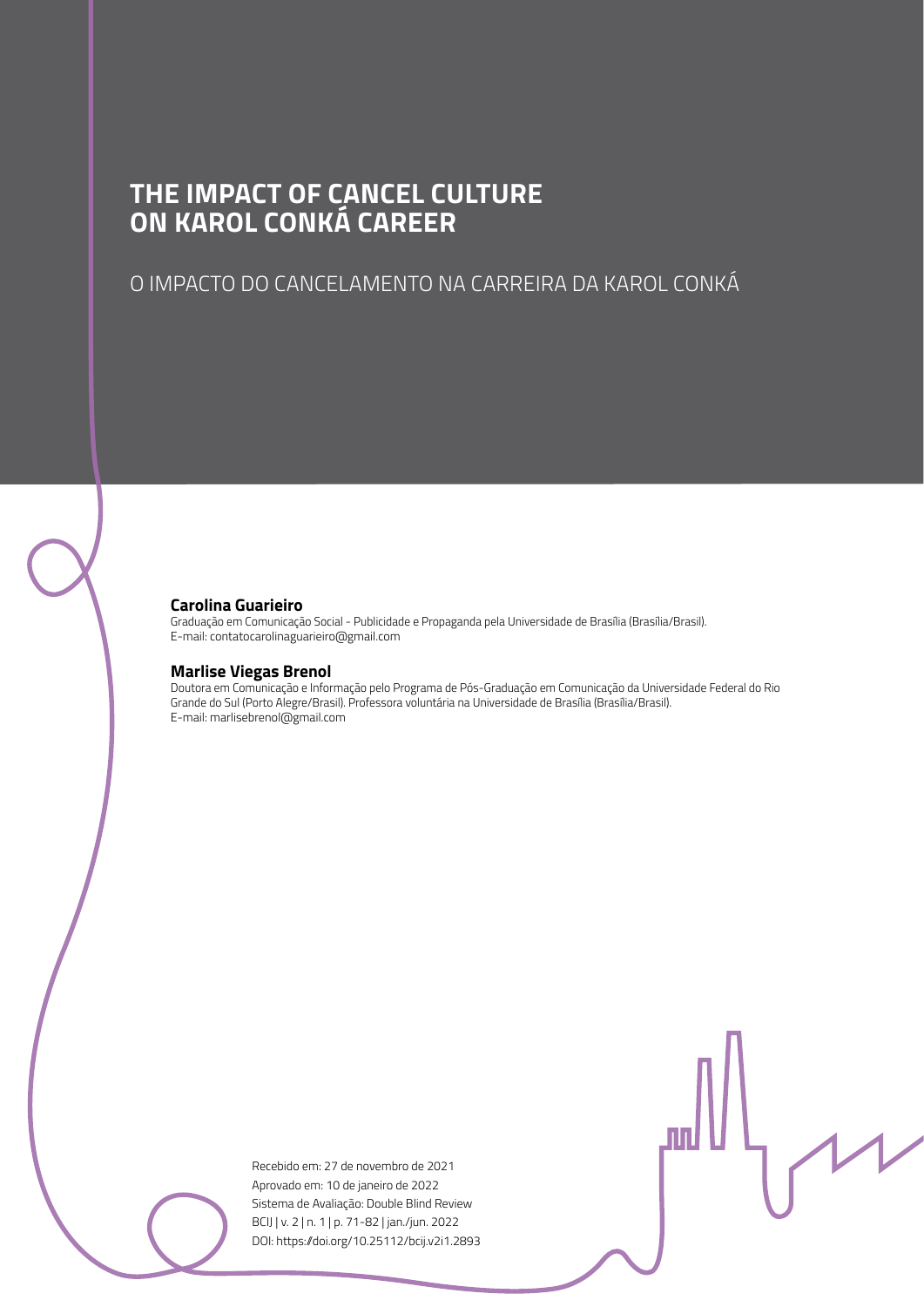#### **ABSTRACT**

This paper analyzes the impact of the cancel culture on Karol Conká's career after participating at brazilian´s TV Globo show called Big Brother Brasil in 2021. Conká was invited to participate as a celebrity and social media influencer to join the reality show and compete for the money prize with non-celebrities. Considering the visibility that the program provides to participants and audience, the research proposes a case study on the transgressions that caused the cancellation of the artist during the period of confinement in the house and the strategies used to reconstruct her public image. This work at Social Communication main field of studies aimed to reference as theoretical concepts digital social media, visibility and digital influencers, to trace a path to the functioning of social networks dynamics. Karol Conká is a justified case study because she was eliminated with the highest rejection rate at Big Brother Brother´s history. The conflicts she was involved in during the show resulted in a loss of thousands followers on Instagram and brought important consequences for her career. As a result, the case study shows that the strategy of silence followed by mental balance narrative was well succeeded to recover audience empathy.

**Keywords:** Cancel Culture. Social Communication. Public Image.

#### **RESUMO**

Este artigo analisa o impacto da cultura do cancelamento na carreira da artista Karol Conká após participar do programa brasileiro da TV Globo chamado Big Brother Brasil, em 2021. Conká foi convidada a participar do reality show como celebridade e influenciadora digital para competir pelo prêmio em dinheiro com não celebridades. Considerando a visibilidade que o programa proporciona aos participantes, a pesquisa realizou um estudo de caso sobre as transgressões que ocasionaram o cancelamento da artista durante o período de confinamento na casa e as estratégias utilizadas para reconstruir sua imagem pública. Este trabalho, na área de estudos da Comunicação Social, utilizou como embasamento os conceitos de mídias sociais digitais, visibilidade e de influenciadores digitais, para traçar o impacto negativo provocado pela audiência nas redes sociais. A escolha do caso se justifica porque Karol Conká foi eliminada com o maior índice de rejeição da história do Big Brother Brasil. Os conflitos durante o show resultaram na perda de milhares de seguidores no perfil do Instagram e importantes consequências para sua carreira. Como resultado, o estudo de caso apontou que a estratégia de silenciamento, seguida da narrativa de equilíbrio emocional e saúde mental, foi bem sucedida para recuperar a empatia da audiência.

**Palavras-chave:** Cultura do Cancelamento. Comunicação Social. Imagem Pública.

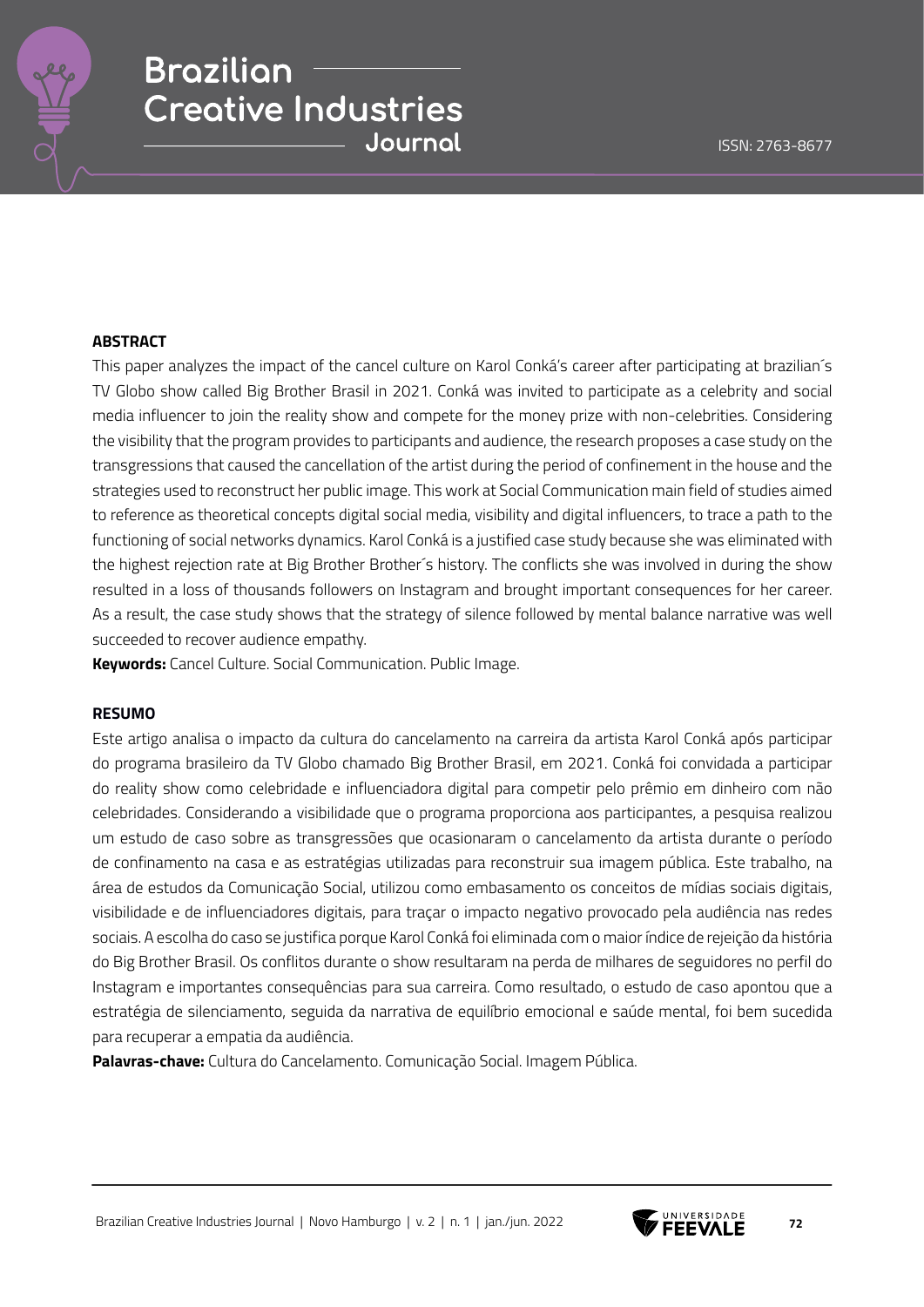

### **1 INTRODUCTION**

Karol Conká, rapper and artist, was the protagonist of one of the most representative episodes of the cancel culture in Brazil. Artist, black and woman, Karol had in February the highest rejection rate in the history of the reality show Big Brother Brasil (BBB), produced and broadcast by Rede Globo television, the biggest media conglomerate in South America. It is the audience that votes to decide which participants might leave and which might stay in the house each week. Globo is the leading open television channel in terms of audience in the country (IBOPE MEDIA, 2021). The visibility of entertainment TV shows like the BBB is both desired to boost careers and feared when the effect is reversed.

As we show in this article, Karol suffered from the feared effect. The artist's attitudes in the BBB´s house provoked hatred and rejection in the audience. The demonstrations spread across social media platforms in an orchestrated attack against Karol official profiles. There was even the creation of a profile against the singer at Instagram with a number of followers higher than the official one. The singer's marketing team even froze publications to contain the loss of followers, which reached 300,000 less people on Instagram in a short period.

Considering the emblematic episode, this article presents an analysis of the impact of cancellation on Karol Conká's career. The methodology adopted was a case study, using exploratory research, documentary research, and analysis of media products. The objectives outlined were to identify the milestones that led to her cancellation, analyze the audience's reactions on social media and reconstruct the marketing team's strategy to recover the singer's public image.

This article is divided into an introduction and four more parts. The first one presents the theoretical concepts, considering studies about cancellation culture, social media, visibility and public image. The next part justifies the case study´s choice as a methodology, including the explanation of research instruments. In the analysis and discussion we present the study itself and the analysis<sup>2</sup> results. In the final part, considerations are made about the theme pointing to future studies.

### **2 LITERATURE REVIEW**

Within digital social media evolution, new and potential personal interaction networks emerged. According to Aimola (2010), digital social media outlets are online technologies used by people to disseminate content, whether personal or informative, opinions, experiences and ideas, thus becoming a set of collaborative and interactive media. The popularization of digital social media outlets brought with it the possibility of following, sharing and commenting on absolutely any topic. According to Lemos

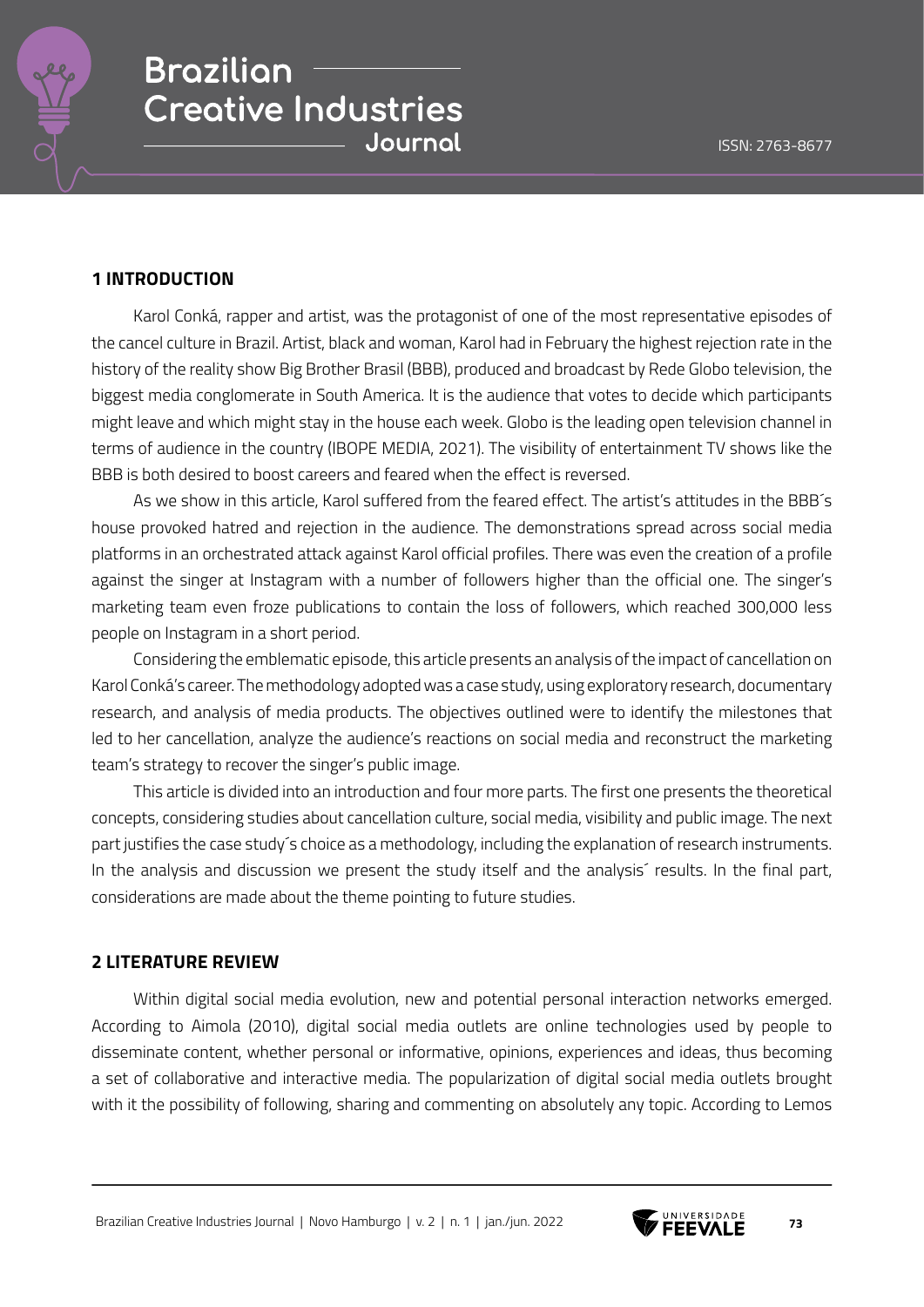

and Lévy (2000), the internet as a media ambience supports more than information and interaction, it is an environment where all users easily interact with one another, whether they are well known as public figures or not. According to Santaella (2003), around the 1990s, the term media was specifically linked to the mass communication media, referring to the outlets of information and entertainment, such as newspapers, magazines, radio and television. In addition, the term media also came to designate all the media in which advertising circulates. Santaella also explains that the term has become more and more popular "by the rubric of "media" to the point that any medium of social communication currently receives the generic name of "media" and their set of outputs." (authors translation, SANTAELLA, 2004, p. 76).

Recuero (2011) explains that access to information has become more democratic and that social media have revolutionized interpersonal relationships. Social media sites were especially significant for the digital revolution because they enable networks that are permanently connected and ubiquitous. The internet social media is the space in which information circulates synchronously (as in conversations, for example) and asynchronously (as in sending messages on leaving a content published to be read at any time). Recuero (2012) defines that social networks have become the place in which information circulates, is filtered and shared in personal networks.

People are logged and connected to conversation, which may be a debate, discussion and potentially new forms of social organization based on collective interests. As messages are sent to the individual´s network, some people will receive it when they connect, as it will remain stored. Thus, messages constructed by one individual at any network can have massive reach and imparable impact.

Mafra (2018, p. 49) explains that there is today a "public visibility space" mediated by mediatization where a subject has to become visible in order to exist. According to Sgorla (2010, p. 04) the visibility processed in the media outlets is generally massive, and is considered a "species of reference for social existence, so much that some scholars even defend the extreme expression that "what exists is what is in the media" (author's translation).

Sgorla (2010) also explains that the content which becomes visible in the media is not characterized by spontaneity, quite the contrary, there is image treatment and manipulation involving composition strategies about what is intended to be shown or hidden. In this regard, we can highlight the television editions made in reality shows such as Big Brother Brasil where there is a short 15, 30 or 60 minutes compact edition about all content recorded 24 hours a day. The short edition is broadcasted at TV show time delimiting what will gain greater or lesser visibility.

Sometimes the narrative on television may provoke a reaction from TV viewers and online audiences. NG (2020) analyses one of the first episodes known as cancel culture in the United States. The television series "The 100" in 2016 was outraged by the death of a lesbian character, killed off just after she and

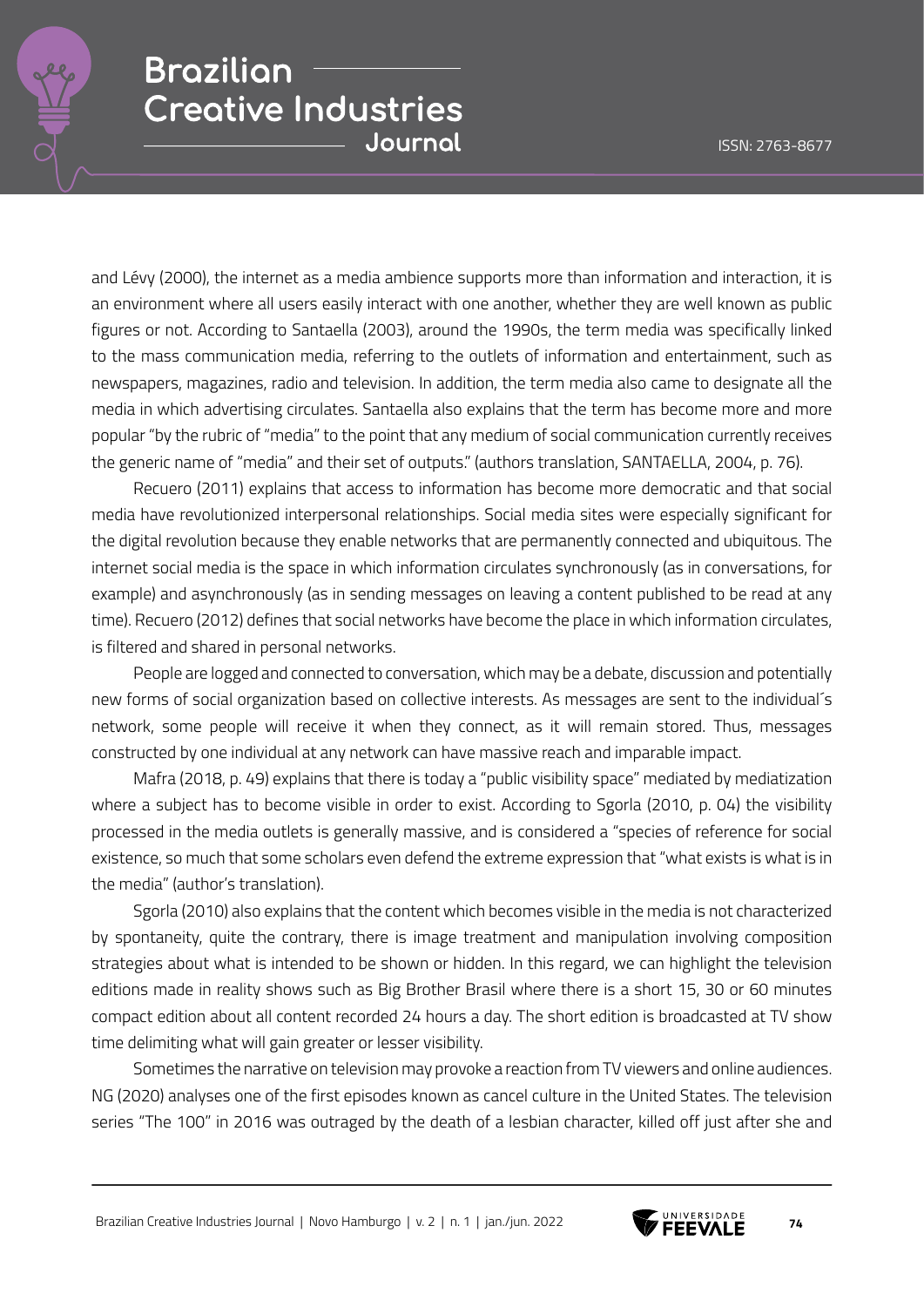

another female character had made love for the first time. The showrunner Jason Rothenberg, who had by that time amassed 120,000 followers on Twitter, lost 14,000 of them in the 24 hours after the death episode. As NG explains, it was "an act of what has come to be termed as cancel culture" and also define it as

> "the withdrawal of any kind of support (viewership, social media follows, purchases of products endorsed by the person, etc.) for those who are certified to have said or done something unacceptable or highly problematic, generally from a social justice perspective especially alert to sexism, heterosexism, homophobia, racism, bullying, and related issues." (NG, 2020, p. 623).

The cancel culture also reaches less known people, not only celebrities. A podcast from NPR called "The Callout" profiled an American musician called Emily and stated that she rejected a band colleague, who was her best friend, when he was accused of sending a sexual nude picture to another woman. Emily´s public image was associated with believing and supporting women. But a few months later, Emily itself was cancelled because of an old bullying record from high school. Emily case, as David Brooks (2019) calls cruelty, refers to the ideological purity and the loss of a reasonable scale of transgression within culture. As authors claim, culture most often involves previously silenced groups intending to outrage the power of those traditionally privileged by gender, race, and so on.

### **3 METHODOLOGY**

As a methodology strategy, we chose the case study as guidance to analyse in depth the object Karol Conká as her cancellation impact. Yin (2015) explains that the case study is an investigative survey of current phenomena in contemporary contexts. Gil (1991) explains that the method is characterized by an exhaustive and in-depth research of few objects of study.

For a better construction of the research, a qualitative approach was taken to understand and describe the Cancel Culture and its means of action - social media networks. Gil (1991) classified the research, regarding the object of study, in three categories: exploratory, explanatory and descriptive. For this research, the three methods were implemented, exploratory research addressed discussion of concepts about culture of cancellation, a current phenomenon that has been little studied considering specific aspects of it, also situating as core concepts studies on social media and visibility. Then, we followed a descriptive research about Karol Conká's career and her participation in the reality show, thus

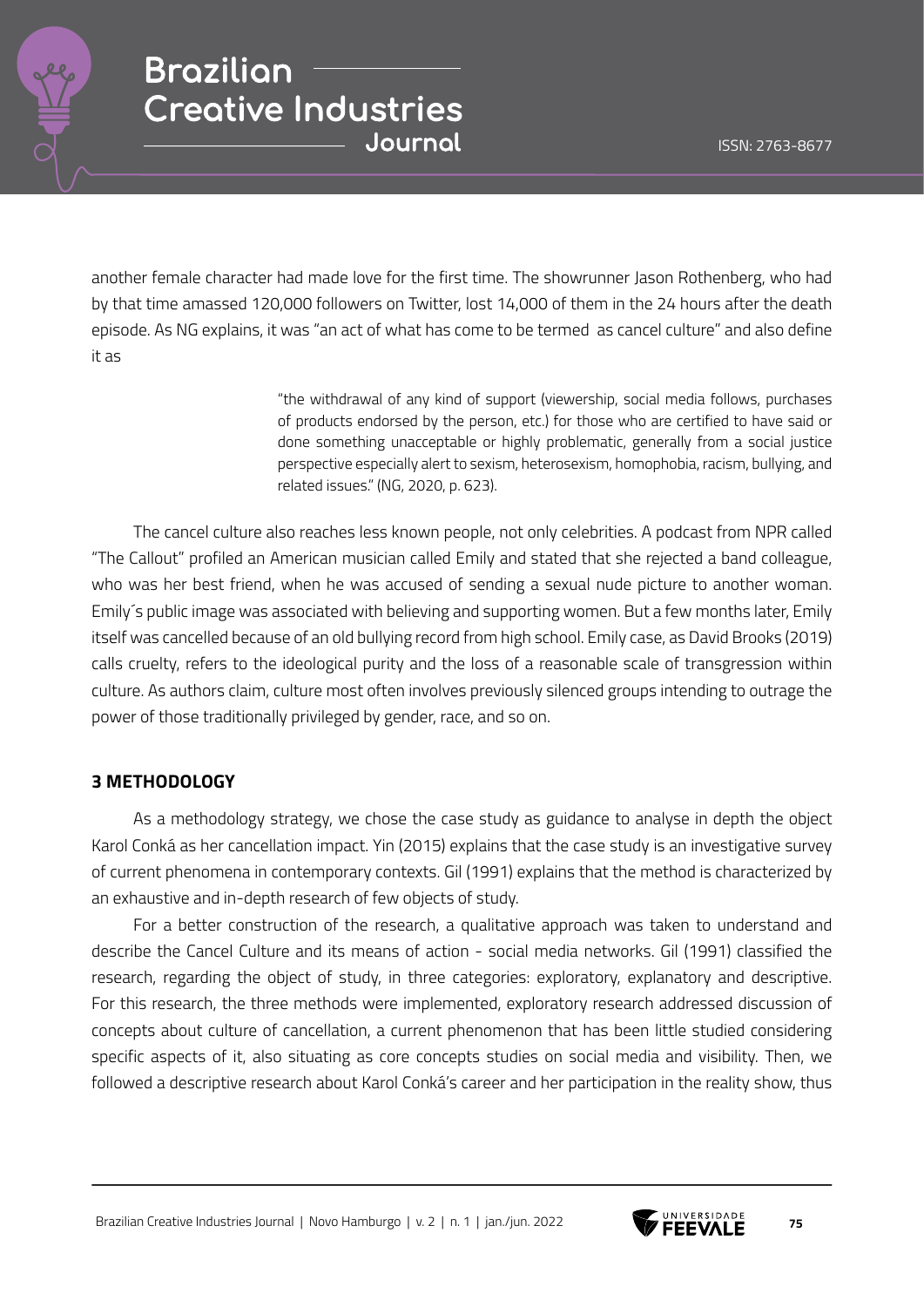

arriving at an explanatory research approach where we identified the factors that contributed to the artist's cancellation.

Marconi and Lakatos (2017, p. 107) explains that: "the specification of the research methodology is the one that covers the greatest number of items, as it answers, at the same time, the questions what?, where?, when?, how" . Thus, research is based on studying a specific subject and analyzing in depth all its aspects. Yin (2015) explains that the case study is useful as it investigates new concepts and explores their application to elements of a theory. Therefore, the case study as a method was justified because we found few studies on cancel culture in Brazil, so we aim to contribute with an in-depth empiric analysis of the topic.

### **4 KAROL CONKÁ AT BBB: ANALYSIS AND DISCUSSION**

Karoline dos Santos de Oliveira, born in Curitiba-PR, on January 1, 1986, is nationally known by her artistic name "Karol Conká", which came about due to her father's influence. He advised her to always say that her name was written with a K and not with a C, thus creating the artistic middle name "Conká". Karol began a career at age 17 as a rapper, prior to that, the singer had participated in dance and singing competitions at her hometown.

In 2011, Karol released his first EP entitled "PROMO", in partnership with several artists. The singer released her first album - "Batuk Freak" in 2013, which was a great success carried by the hit "Boa noite", soundtrack for the FIFA 14 game. Also in 2013, Karol won her first statuette prize at Globo´s Multishow channel as an artist revelation. After the release of her hit "Tombei '' in 2015, Karol returned to the Multishow Award, winning the "New Music" category. The song became the opening theme of a TV show on Globo television. In addition, Karol participated in the opening of the 2016 Olympic Games and in 2017 had her hit "Bate a Poeira" as the opening theme of the 25th edition of a popular soap opera called "Malhação - Viva a Diferença".

In 2018, Rolling Stone Brasil Magazine elected Karol Conká's album "Ambulante" the 34th best Brazilian album, and one of the 25 best albums by Associação Paulista de Críticas de Arte. At Rock In Rio 2019, Karol presented the single "Alavancou" and, in 2020, the release of a new single "Tempos Insanos".

Karoline at this stage of her career was already a celebrity and a digital influencer in social media with thousands of fans in Brazil. Silva and Tessarolo (2016) explain that the term "digital influencer" refers to people who have the power to mobilize a large number of followers, guiding behavior, opinions and creating exclusive content. Such power to persuade and become an influencer is measured by tools and metrics available on social networks and regularly turns into sponsorships. Silva and Tessarolo explain

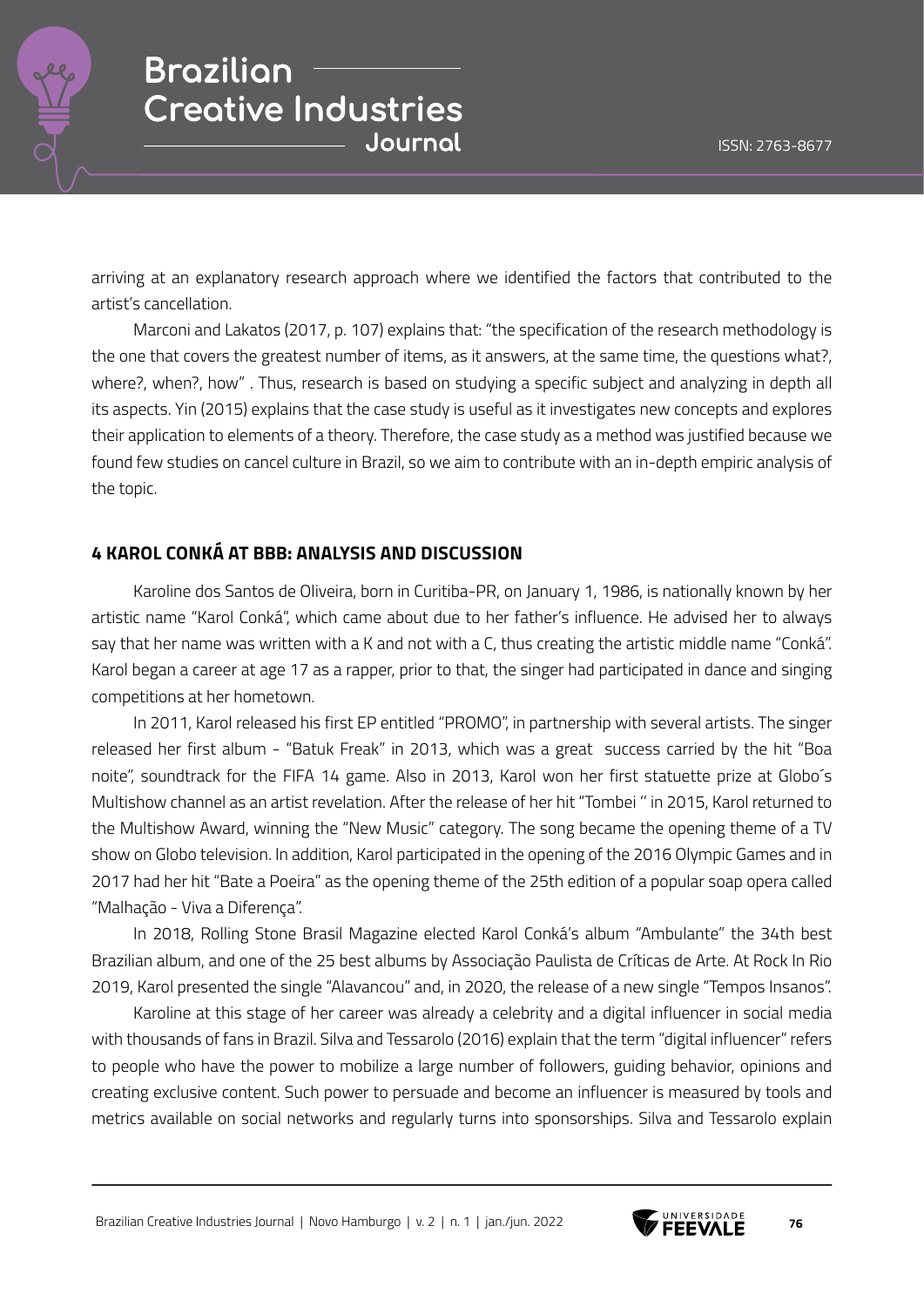

that the digital influencer market is changing advertising investment strategies " by exerting enough force to influence the new generation to prefer a certain brand or choose a certain product equal to the one they are using, guiding a large part of young people's purchasing decisions." (authors´translation, SILVA; TESSAROLO, 2016, p. 6).

Karol entered into partnerships with large companies throughout her career, such as Caixa Econômica Federal and Nestlé, in addition to partnerships with nationally known artists. In 2021, Karol Conká was invited to join the TV show Big Brother Brasil at TV Globo as a celebrity guest. Since 2002, Rede Globo has broadcasted Big Brother Brasil, a franchising format created by Endemol media company. The TV show has a duration of two to three months. During the period, the reality show has activities and dynamics in which participants compete with each other for the R\$1.5 million prize and for the audience's preference. Participants are exposed to tests and are confined, without communication with the outside world, and each week one of them is eliminated by popular vote.

 The possibility of interaction with Big Brother, through the weekly elimination votes of participants, creates in the audience a feeling of power and control over the program and its participants' future. Potentially, this interactive tool can be appropriated by audience segments as an instrument to reinforce their values and desires (CAMPANELLA, 2005).

The analysis of Karol´s participation and consequent cancellation was made through a case analysis, which is a qualitative method. As follows, we systematize the milestones of her performance at the TV show highlighting conflicts with other participants which ended up with cancellation by audience, then we highlight the strategies adopted by the marketing team to manage the aftermaths and finally we describe the actions to reconstruct her public image after highly negative visibility.

### 4.1 MILESTONES AT BBB: THE FALL

Karol Conká was announced as a member of the BBB 2021 casting on January 19th. The post in which the singer celebrated her entry into the TV show said "Hello, hello, Brazil! I'm confirmed. Who's ready to live all the time with all the versions of "mamacita" in the most watched house in Brazil?" (ERNANI, 2021). The program was inaugurated a few days later, on January 25th. But Karol got involved in controversies in the first week which made the singer plummet in social media followers. Only at Instagram account, Karol went from 1.8 million to 1.4 million fans, a 22% drop (NSC, 2021). The rapper resisted almost a month in the house, but on the fourth popular voting process she was eliminated with a rate of 99.17%, the highest rejection record in the program's history (GSHOW, 2021).

The celebration post described before was deleted by the marketing team as well as other posts that were targeted by hate replies, comments and offenses. The decision to review and delete some posts

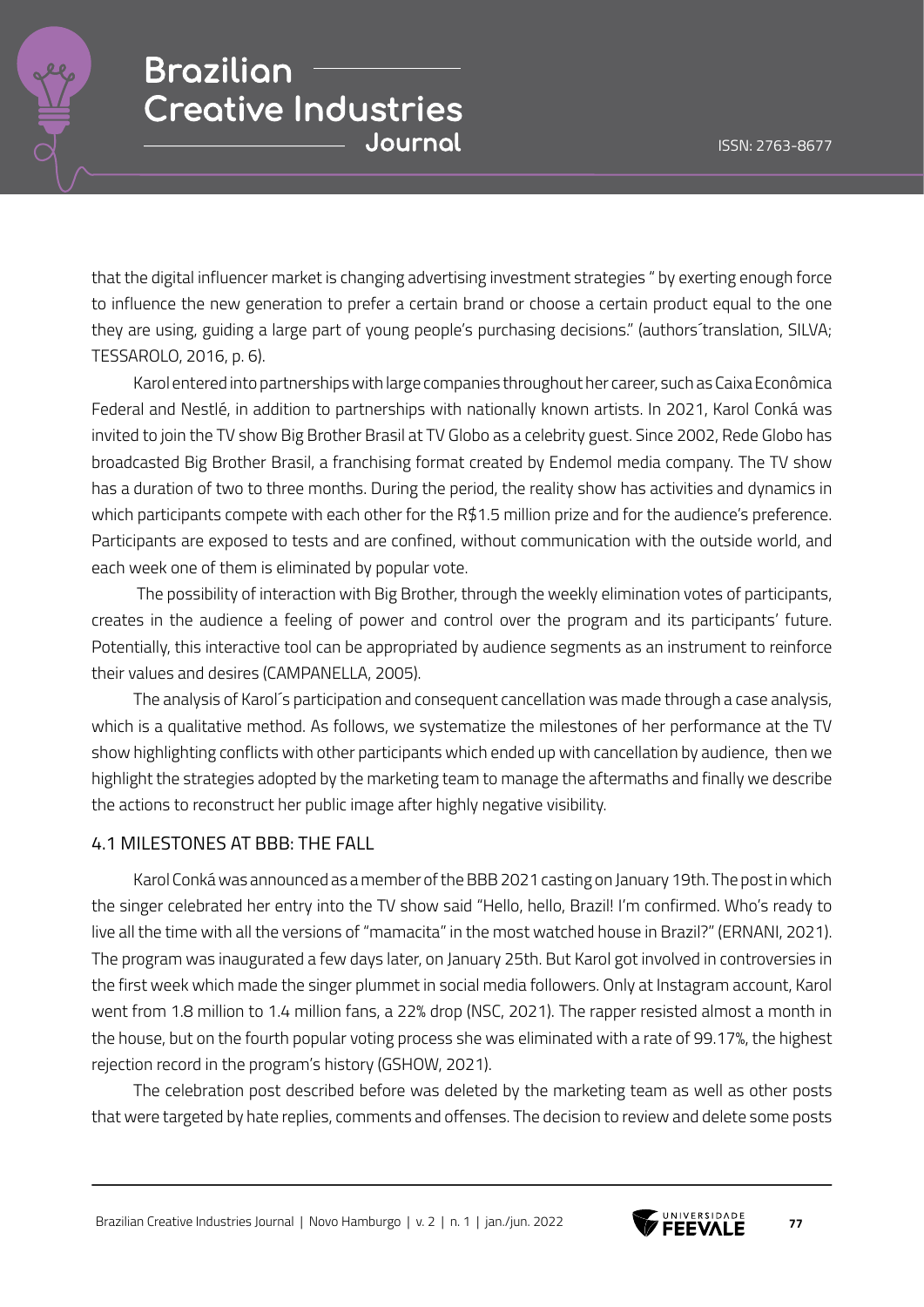

was made by her marketing team, which managed her public image in social media during her cancellation process and dealt with aftermaths.

### 4.2 MARKETING STRATEGY: AFTERMATHS

The cancellation wave was triggered when Karol started to have conflicts with other participants, including the actress Carla Diaz, show-winner Juliette, and the actor and singer Lucas Penteado. The case study of conflicts was based on the documentary entitled "A vida depois do tombo", produced by TV Globo. Rede Globo gave her important support to deal with the aftermath of cancellation. Directed by Patrícia Carvalho and Patrícia Cupello, the film crew accompanied Karol for a month right after leaving BBB.

The film narrates Karol and her marketing team evaluation of her performance and its consequences. During the period represented in the documentary Karol recalls the conflict with Lucas Penteado, a participant who was an ally of Karol. The disagreements begin after a party in which Lucas suggests that the black participants should form a group to compete with the white participants. Karol rejected such an idea and the artist's attitudes from that moment on became harsh towards Lucas. She even stated that she would psychologically torture the participant. In addition to the conflicts with Lucas, the artist was criticized on social media for her mocking attitude towards the accent and quirks of another participant the prize-winner Juliette, Karol even said that she was more polite than Juliette for being born in Curitiba (south region of Brazil) while she was from Northeast.

Such attitudes provoked rejection by different kinds of internet users, Karol Conká was even criticized by great and very popular artists and public figures such as Marília Mendonça, Neymar, Bruna Marquezine, among others, which contributed to increase its cancellation effect, considering that these artists have thousand of fans and followers and are great in influencing public opinion.

The documentary is also interesting to analyse the marketing strategy facing cancellation. Karol's marketing advisers were interviewed as well. They discussed how she should behave in public and with the media and suggested that she should be sincere about her mental imbalance during the TV show, as a way to justify her attitudes and sensitize fans.

In the second episode of "A Vida Depois do Tombo", Karol questions her executive producer, Caio Piovesan, about the fact that her social networks, especially Instagram, have stopped publishing during her confinement - they also deleted some posts. Caio explains that the feedback from her followers was negative, all new posts had negative repercussions, so they decided to adopt a silence strategy during the in house conflicts.

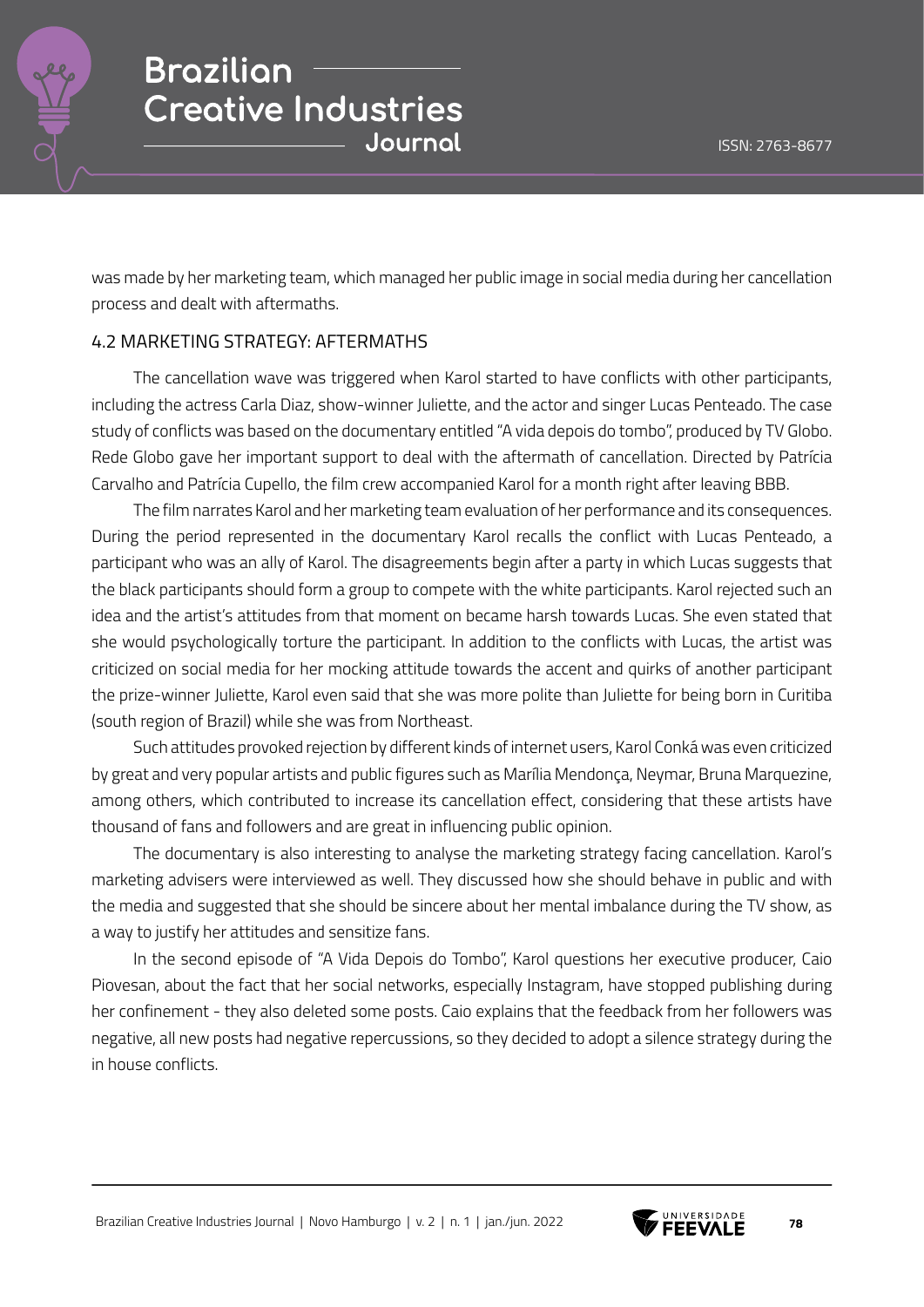

### 4.3 REBUILDING A CAREER: TALENT AND NARRATIVES

To analyse the strategy to rebuild Karol´s career, we focused on systematizing how the artist communicated with her fans after the TV Show. We identified an extension after the program: the production of the aforementioned documentary, the show presentation at the last day of the program, media interviews carried out and new musics released by Karol.

With its premiere on April 29, 2021, the documentary "A Vida Depois do Tombo" (GLOBOPLAY. 2021) was intended to show the resumption of Karol Conká after participating in Big Brother Brasil. With four episodes, the series visits the artist's past to justify her behaviors. Karol is also confronted with her actions on the TV show and has the opportunity to explain her most controversial atitudes. It also provides information on how the artist's career was affected by the cancellation, as well as the loss of followers and the strategies used by her team to reduce the negative impacts generated.

In the grand finale of Big Brother Brasil 21, Karol was one of the artists invited to sing, Karol presented her new song entitled "Dilúvio" which was written in 2020 but suffered a change in the lyrics after her participation in the program. Karol said "I wrote Diluvio last year, and it went through some changes after the experiences I had. I allowed myself to feel, I looked inside and turned all that feeling into art", explains the singer in the documentary.

In August, six months after the program, Karol was interviewed at "Altas Horas" TV show at TV Globo. She apologized for her attitude during the BBB 21 show. She confessed that she was shocked when she realized people's reaction on social media, particularly in relation to racist offences. Karol also spoke about the emotional imbalance in the house and her decision to preserve herself in order to regain confidence and move on with her career (GSHOW, 2021b).

The documentary, news songs and her participation in interviews with the mental health narrative were the beginning of a reconciliation with her fans. The new songs were also released on YouTube, where, before the reality show, she had 271,000 followers on the platform and rose to 281,000. The numbers also rose on her instagram, Karol managed to recover the 300,000 lost followers and reached about 1.6 million followers on the social media network.

#### 4.4 ANALYSIS

Recuero (2009) explains that one of the values associated with social networks is visibility, as well as the way in which the authors build and maintain network symbolic capital. Considering the visibility generated through television, especially what Big Brother Brazil provides to the participants, it is interesting to think that artists accept such experience in order to generate more visibility for their work. On the other

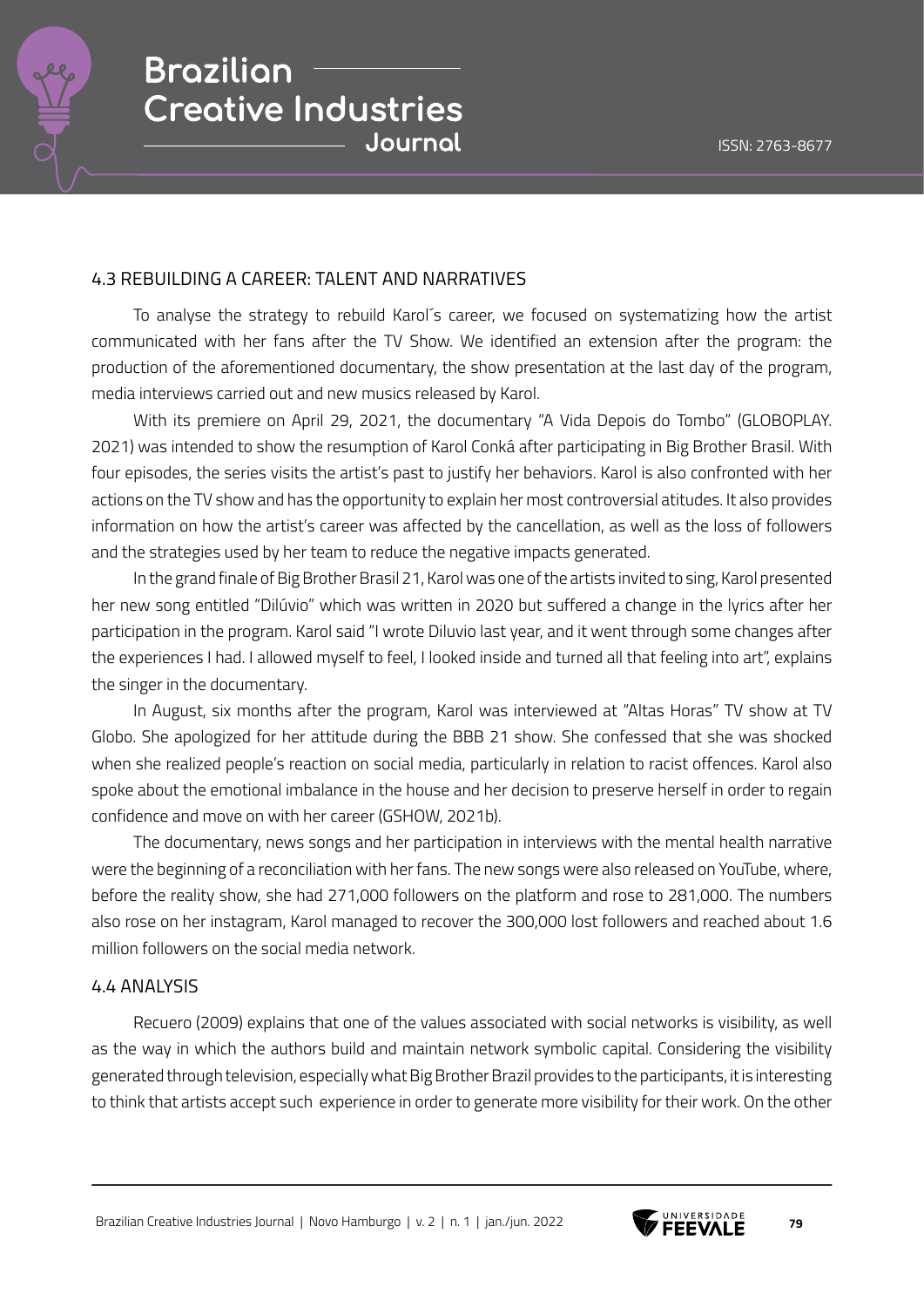

hand, when visibility is not positive, as in the case of Karol Conká, it is necessary to reduce posts and visibility in moments of controversy, an action carried out by her team. The strategy of reducing posts to avoid more visibility on Karol's social networks is consistent with what Recuero (2009) explains about visibility power to potentialize social values representation, where the actors interacting in a network become more visible as they contribute to social conversation. As NG (2020) agreed, cancellation happens when a public figure exposes something unacceptable for the social network, negative reaction emerges from some values from a social perspective, especially sexism, racism, bullying and related.

In interviews carried out after leaving the BBB, Karol Conká acknowledged her mistakes and expressed regret for her actions. The singer moved on with her work, regained followers and has been positioning herself on the digital interaction platform Instagram as a sensitive woman searching for emotional balance. During 2021, Karol has released four songs, namely: "Dilúvio", "Mal Nenhum", "Subida", and "Louca e Sagaz". In addition, Karol Conká launched a new video program on Instagram's IGTV where she interviews people on "Vem K" about issues regarding reflections on mental health.

#### **5 CONCLUSION**

In fact, Karol Conká's career was affected by the cancel culture effect. The contemporary phenomena also impacted her mental balance, a topic that Karol decided to address in her social networks after cancellation. Also in her hit "Dilúvio", the artist sings about mental balance and about following her path even on days of struggle. The artist managed to hit more than 5 million views on the music video at launch on her YouTube channel. Besides that, Karol, who strategically decided to distance herself from social media after cancellation, returned with posts about media interviews, her work, news releases and her support for social causes.

Cancellation usually involves social themes related to minorities, like sexism, racism and gender issues. In this case, the biggest conflict that triggered the cancellation was between two blacks individuals, Lucas and Karol. But it was not only the racial conflict on the agenda at BBB, but also the arrogant and prejudiced posture Karol had in relation to other participants, triggering a domino effect of prejudice.

Karol as a black woman may have potentialized her cancellation, considering that the society in which we live in is still and unfortunately very racist and sexist. Karol Conká, as a singer, has always encouraged the struggle of black women in society, the lyrics of her songs reinforce the cause and fight prejudice. It is evident that there were incoherent facts between causes defended throughout her career and her attitudes during the TV show.

Brazilian Creative Industries Journal | Novo Hamburgo | v. 2 | n. 1 | jan./jun. 2022 **80**<br>**80** FEEVALE

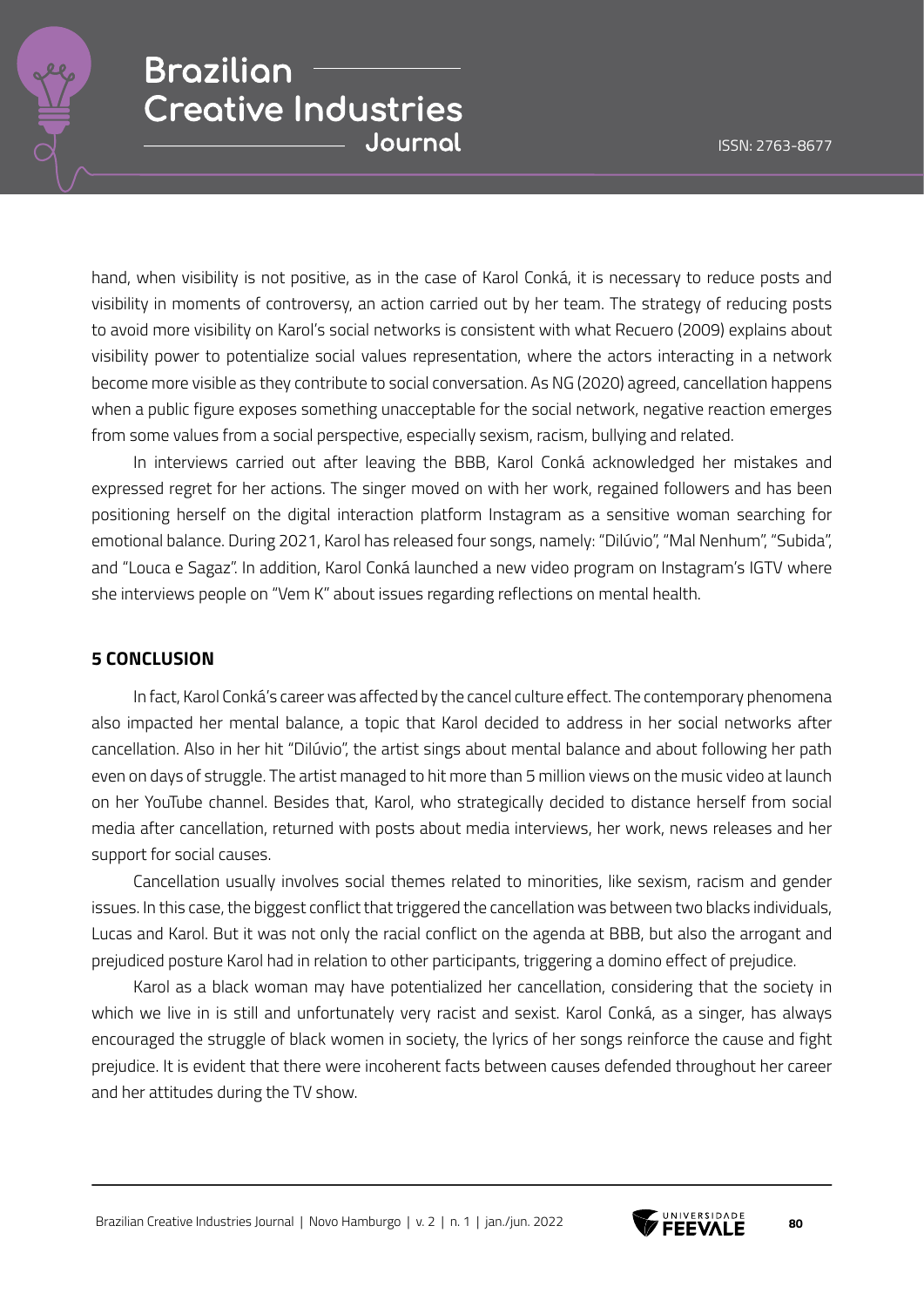

Analyzing Karol Conká's trajectory and the impacts that its visibility in BBB TV show generated for her public image, it is reasonable to assume the strategy adopted by the artist's team was the best possible given the cancellation scenario. It is due to the fact that the more Karol was seen and commented, the more hate messages were addressed against her on social media. After a silent period, she gradually came back on stage emphasizing her qualities and talents, releasing relevant music and content to reconcile with fans.

This case study is a contribution to comprehension of a contemporary phenomena called cancel culture, which is closely related to the functioning of digital social media and to changings in course on the field of social communication. It is also important to advance in the understanding of studies related to gender and race to problematize whether cancellation can be linked to social and historical inequalities in Brazil.

### **REFERENCES**

AIMOLA, Veridiana N. Empresas que criam as próprias redes de relacionamento. *In*: LAS CASAS, Alexandre L (Org). **Marketing Interativo:** A utilização de Ferramentas Digitais. São Paulo: Saint Paul Editora, 2010.

BROOKS, David. "The Cruelty of Call-Out Culture." **New York Times**, January 14, 2019. Available in: https:// www.nytimes.com/2019/01/14/opinion/call-out-social-justice.html. Access on: 05 Jul. 2021.

CAMPANELLA, Bruno. **Entendendo o Big Brother Brasil:** a recepção de um novo paradigma da televisão brasileira. Rio de Janeiro: Universidade Federal do Rio de Janeiro – Escola de Comunicação, 2005. (Projeto de tese de Doutorado).

ERNANI, Felipe. Karol Conká é confirmada como participante do BBB 21. **TMDQA**. 19 de janeiro, 2021. Available in: https://www.tenhomaisdiscosqueamigos.com/2021/01/19/karol-conka-big-brother-bbb/. Access on: 19 Apr. 2021.

GIL, Antonio Carlos. **Como elaborar projetos de pesquisa**. 3. ed. São Paulo: Editora Atlas,1991.

GLOBOPLAY. **A Vida depois do Tombo**. Direção: Patrícia Carvalho e Patrícia Cupello. Documentário, 2021. Available in: https://globoplay.globo.com/a-vida-depois-do-tombo/. Access on: 14 Oct. 2021.

GSHOW. **Relembre a saída de Karol Conká do BBB21**. July, 13, 2021a. Available in: https://gshow.globo. com/realities/bbb/noticia/relembre-a-saida-de-karol-conka-do-bbb21.ghtml. Access on: 08 Sep. 2021.